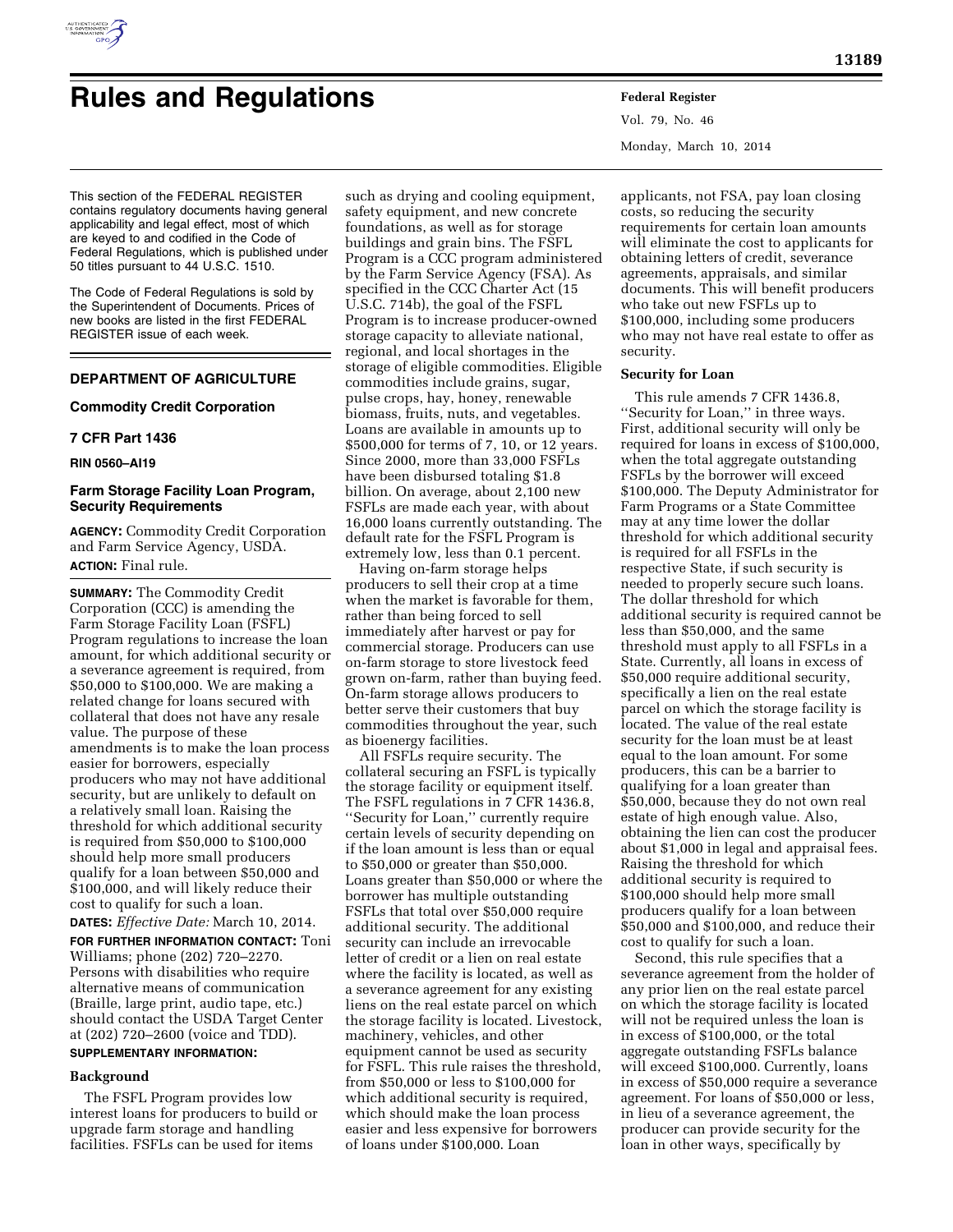increasing the down payment from 15 percent to 20 percent or by providing another form of security, such as an irrevocable letter of credit. These security alternatives can be less time consuming and less costly for the producer to obtain than a severance agreement. Raising the threshold for which a severance agreement is required should reduce costs to allow producers to qualify for a loan between \$50,000 and \$100,000.

Third, this rule specifies that additional security will not be required for loans secured by collateral without any resale value unless the loan exceeds \$100,000, or the total aggregate outstanding FSFLs balance will exceed \$100,000. The current threshold is \$50,000. Collateral without any resale value is collateral that has insufficient value and cannot easily be removed and sold, such as, but not limited to, permanent equipment upgrades, electrical wiring, or a new concrete foundation. Again, small producers who are otherwise creditworthy may not have the means to provide additional security, particularly since items commonly owned by producers that do have resale value, such as livestock and machinery, cannot be used as additional security for FSFL. Raising the threshold to \$100,000 should help more small producers qualify for a loan between \$50,000 and \$100,000, and should reduce their cost to qualify for such a loan.

This rule also makes minor editorial changes to improve the clarity and consistency of the security requirements as specified in the regulations. For example, the language with respect to requirements for loans secured without collateral is clarified to state that only loans of \$100,000 or more will require extra security. The previous language was ambiguous and implied that all loans secured without collateral would require additional security, which is not FSA policy and therefore required clarification. References to ''exceeding'' a certain amount, ''less than'' a certain amount, or an amount ''or less,'' were edited to ''equal to or less than'' or ''greater than'' to be consistent within 7 CFR part 1436. A reference to bonds was removed; bonds have not been used by producers as security in many years and cannot be accepted by FSA's current financial system.

#### **Intended Effect**

The intent of the amendments is to make the loan process for relatively small FSFLs simpler and less expensive for producers. This rule will benefit most producers who apply for a loan between \$50,000 and \$100,000,

including those who do have additional security, because the changes in this rule will reduce the time and expense required to apply for a loan. Specifically, if no severance agreement, lien on real estate, appraisal, or letter of credit is required, borrowers may be able to reduce their closing costs for the loan by about \$1,000 per loan, depending upon the facts of each situation. About a quarter of all FSFLs each year are for amounts between \$50,000 and \$100,000. The changes in this rule should help both borrowers who are building new on-farm storage and borrowers who are expanding their farm business with additional equipment or storage facilities.

The regulatory changes will allow the FSFL Program to continue to provide economic stability and reduce shortterm income volatility for producers, by allowing the producer to finance onfarm storage, providing them more control over when to sell their crop. Because the FSFL Program default rate has been consistently low, and borrowers must pass a rigorous financial analysis to qualify for a loan, it is appropriate to reduce the security requirements for smaller loans. The additional security requirements will remain the same for loans above \$100,000, which account for less than 20 percent of loans in the FSFL Program, and are unlikely to be loans made to small producers. Overall, the intent of this rule is to provide an increased opportunity for access to credit for small producers, without increasing the risk of loan defaults.

#### **Flexibility in Implementation**

This rule provides flexibility for CCC to require additional security for loan amounts less than \$100,000 in the future, if needed to protect CCC's interests. As specified in this rule and in the current regulations, the approving State Committee, on a state-wide basis, may require security on smaller loans, if it is determined that security is needed to protect CCC's interests, but not on loans less than \$50,000. Also, FSA's Deputy Administrator for Farm Programs or a State Committee, for all FSFLs in a State, may at any time, lower the dollar threshold for which additional security is required for all loans in a State, but not for loans less than \$50,000. This means that, for example, if the default rate rises or if credit market conditions change, FSA would have the ability to lower the security threshold for loans at the State or the national level.

This rule does not require every State to use the new higher thresholds for security. We anticipate that some State

committees will retain the more conservative threshold of \$50,000, particularly for loans that are secured with collateral that has been determined to not have any resale value.

#### **Notice and Comment**

In general, the Administrative Procedure Act (5 U.S.C. 553) requires that a notice of proposed rulemaking be published in the **Federal Register** and interested persons be given an opportunity to participate in the rulemaking through submission of written data, views, or arguments with or without opportunity for oral presentation. Regulations for this program are exempt from the notice and comment requirements in 5 U.S.C. 553, as specified in section 1601(c) of the Food, Conservation, and Energy Act of 2008 (Pub. L. 110–246, the 2008 Farm Bill), which allows that the regulations be promulgated and administered without regard to the notice and comment requirements in 5 U.S.C. 553.

#### **Effective Date**

The Administrative Procedure Act (5 U.S.C. 553) provides generally that before rules are issued by Government agencies, the rule must be published in the **Federal Register**, and the required publication of a substantive rule is to be not less than 30 days before its effective date. However, one of the exceptions is that section 553 does not apply to rulemaking that involves a matter relating to loans. Therefore, to provide greater access to capital for small farmers as soon as possible before the 2014 planting season, this final rule is effective when published in the **Federal Register**.

#### **Executive Order 12866 and 13563**

Executive Order 12866, ''Regulatory Planning and Review,'' and Executive Order 13563, ''Improving Regulation and Regulatory Review,'' direct agencies to assess all costs and benefits of available regulatory alternatives and, if regulation is necessary, to select regulatory approaches that maximize net benefits (including potential economic, environmental, public health and safety effects, distributive impacts, and equity). Executive Order 13563 emphasizes the importance of quantifying both costs and benefits, of reducing costs, of harmonizing rules, and of promoting flexibility.

The Office of Management and Budget (OMB) designated this final rule as not significant under Executive Order 12866 and, therefore, OMB was not required to review this final rule.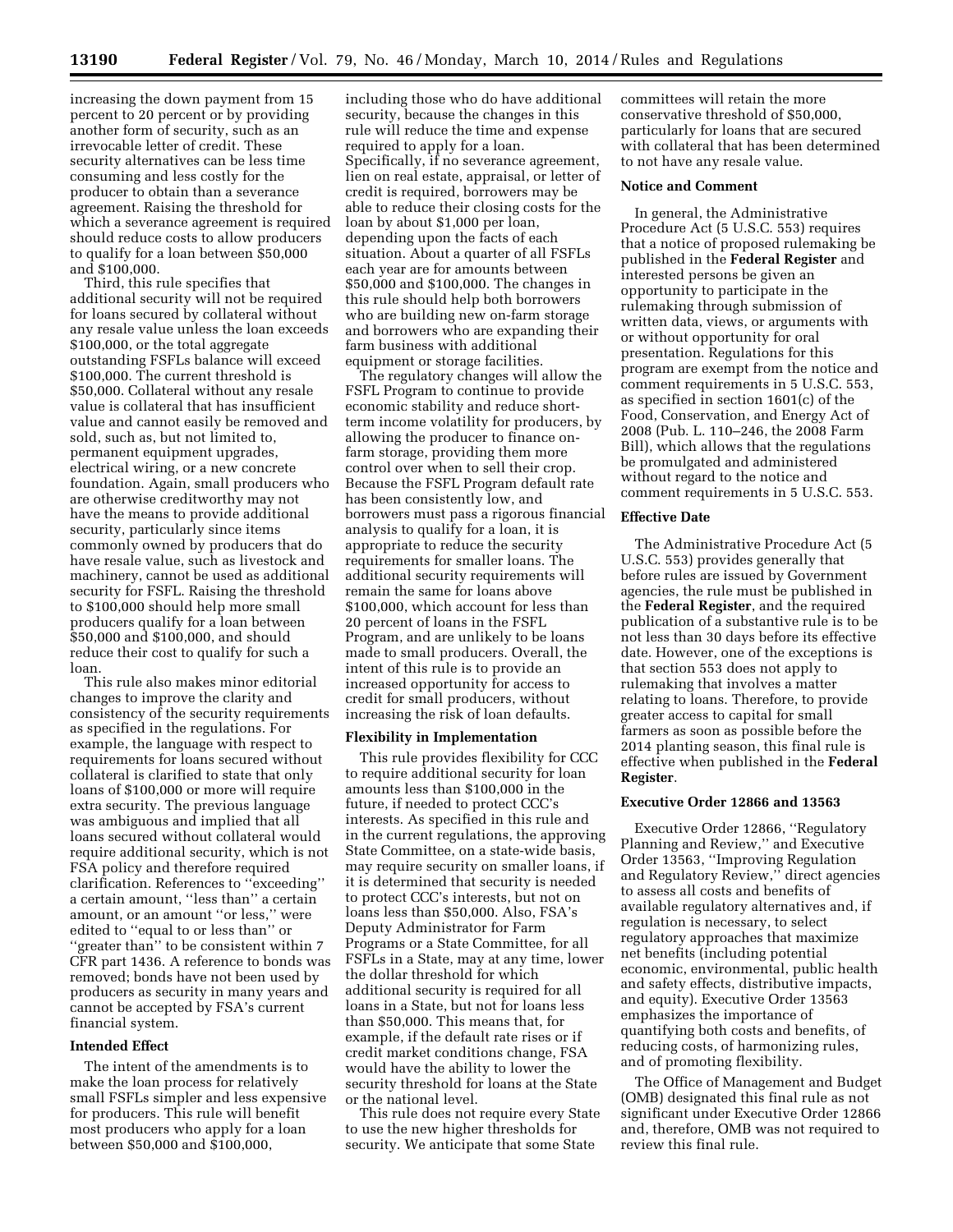## **Regulatory Flexibility Act**

The Regulatory Flexibility Act (5 U.S.C. 601–612), as amended by the Small Business Regulatory Enforcement Fairness Act of 1996 (SBREFA), generally requires an agency to prepare a regulatory flexibility analysis of any rule subject to the notice and comment rulemaking requirements under the Administrative Procedure Act (5 U.S.C. 553) or any other statute, unless the agency certifies that the rule will not have a significant economic impact on a substantial number of small entities. This rule is not subject to the Regulatory Flexibility Act because CCC is not required by any law to publish a proposed rule for public comments on this rule.

#### **Environmental Review**

The environmental impacts of this rule have been considered in a manner consistent with the provisions of the National Environmental Policy Act (NEPA, 42 U.S.C. 4321–4347), the regulations of the Council on Environmental Quality (40 CFR parts 1500–1508), and the FSA regulations for compliance with NEPA (7 CFR 799 and 7 CFR part 1940, subpart G). The proposed changes to the FSFL program were analyzed and evaluated in a Programmatic Environmental Assessment and subsequent Finding of No Significant Impact (74 FR 71674) after the 2008 Farm Bill. The scope of that environmental review included provisions that have already been implemented as well as those provisions proposed in this rule. FSA has determined that these provisions will not have a significant impact on the quality of the human environment either individually or cumulatively. Therefore, no Environmental Assessment or Environmental Impact Statement will be prepared.

#### **Executive Order 12372**

Executive Order 12372, ''Intergovernmental Review of Federal Programs,'' requires consultation with State and local officials. The objectives of the Executive Order are to foster an intergovernmental partnership and a strengthened Federalism, by relying on State and local processes for State and local government coordination and review of proposed Federal Financial assistance and direct Federal development. For reasons specified in the Notice to 7 CFR part 3015, subpart V (48 FR 29115, June 24, 1983), the programs and activities within this rule are excluded from the scope of Executive Order 12372 which requires

intergovernmental consultation with State and local officials.

#### **Executive Order 12988**

This rule has been reviewed under Executive Order 12988, ''Civil Justice Reform.'' This rule will not preempt State or local laws, regulations, or policies unless they present an irreconcilable conflict with this rule. This rule will not have retroactive effect. Before any judicial action may be brought regarding the provisions of this rule, the administrative appeal provisions of 7 CFR parts 11 and 780 must be exhausted.

#### **Executive Order 13132**

This rule has been reviewed under Executive Order 13132, ''Federalism.'' The policies contained in this rule do not have any substantial direct effect on States, on the relationship between the national government and the States, or on the distribution of power and responsibilities among the various levels of government, except as required by law. Nor does this rule impose substantial direct compliance costs on State and local governments. Therefore, consultation with the States is not required.

#### **Executive Order 13175**

This rule has been reviewed for compliance with Executive Order 13175, ''Consultation and Coordination With Indian Tribal Governments.'' Executive Order 13175 imposes requirements on the development of regulatory policies that have Tribal implications or preempt Tribal laws. The policies contained in this rule do not, to our knowledge, impose substantial unreimbursed direct compliance costs on Indian Tribal governments, have Tribal implications, or preempt Tribal law. USDA continues to consult with Tribal officials to have a meaningful consultation and collaboration on the development and strengthening of USDA regulations. USDA will respond in a timely and meaningful manner to all Tribal government requests for consultation concerning this rule and will provide additional venues, such as Webinars and teleconferences, to periodically host collaborative conversations with Tribal leaders and their representatives concerning ways to improve this rule in Indian country.

## **Unfunded Mandates**

Title II of the Unfunded Mandates Reform Act of 1995 (UMRA, Pub. L. 104–4) requires Federal agencies to assess the effects of their regulatory actions on State, local, and Tribal

governments or the private sector. Agencies generally must prepare a written statement, including a cost benefit analysis, for proposed and final rules with Federal mandates that may result in expenditures of \$100 million or more in any 1 year for State, local, or Tribal governments, in the aggregate, or to the private sector. UMRA generally requires agencies to consider alternatives and adopt the more cost effective or least burdensome alternative that achieves the objectives of the rule. This rule contains no Federal mandates, as defined in Title II of UMRA, for State, local, and tribal governments or the private sector. Therefore, this rule is not subject to the requirements of sections 202 and 205 of the UMRA.

## **Small Business Regulatory Enforcement Fairness Act of 1996 (SBREFA)**

This rule is not a major rule under the Small Business Regulatory Enforcement Fairness Act of 1996, (Pub. L. 104–121, SBREFA). Therefore, CCC is not required to delay the effective date for 60 days from the date of publication to allow for Congressional review. Accordingly, this rule is effective on the date of publication in the **Federal Register**.

#### **Federal Assistance Programs**

The title and number of the Federal Domestic Assistance Program in the Catalog of Federal Domestic Assistance to which this rule applies is the Farm Storage Facility Loans—10.056.

#### **Paperwork Reduction Act**

The regulations in this rule are exempt from requirements of the Paperwork Reduction Act (44 U.S.C. Chapter 35), as specified in section 1601(c)(2) of the 2008 Farm Bill, which provides that the programs in Title I of the 2008 Farm Bill be administered without regard to the Paperwork Reduction Act.

#### **E-Government Act Compliance**

FSA and CCC are committed to complying with the E-Government Act, to promote the use of the Internet and other information technologies to provide increased opportunities for citizen access to Government information and services, and for other purposes.

#### **List of Subjects in 7 CFR Part 1436**

Administrative practice and procedure, Loan programs–agriculture, Penalties, Price support programs, Reporting and recordkeeping requirements.

For the reasons discussed above, CCC amends 7 CFR part 1436 as follows: